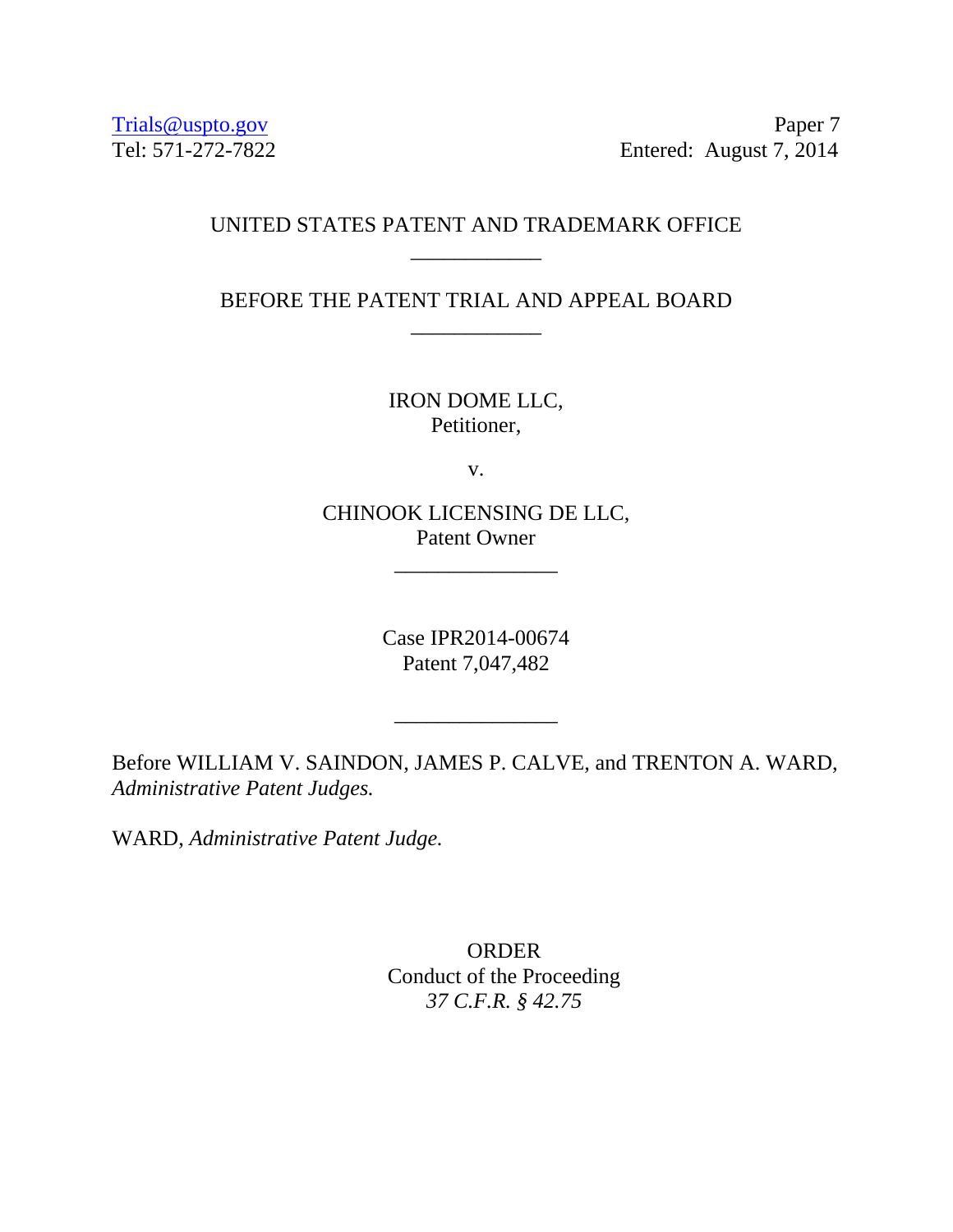## IPR2014-00674 Patent 7,047,482

 On July 31, 2014, Petitioner sent correspondence to the Board and the Patent Owner raising an issue with respect to Patent Owner's Preliminary Response (Paper 6) and requesting a conference call. In the correspondence, Petitioner stated that Patent Owner's Preliminary Response accuses Petitioner's counsel of attorney misconduct and improperly includes a motion for sanctions without seeking the prior authorization from the Board.

 Upon review of Patent Owner's Preliminary Response, we note that Patent Owner argues that the PTAB may impose sanctions under 37 C.F.R. § 42.12(a). Paper 6, at 8. Furthermore, Patent Owner expressly requests in the Preliminary Response that the Board use its discretion to dismiss the Petition and award Patent Owner attorney's fees associated with the proceeding, as "sanctions pursuant to 37 C.F.R. § 42.12 are warranted." *Id*. at 11.

A motion for sanctions based on alleged misconduct may not be filed without prior Board authorization. *See* 37 C.F.R. § 42.20(b). Patent Owner has, without authorization, embedded such a motion within its preliminary response. *See* Paper 6, 8-11.

## Accordingly, it is

ORDERED that Patent Owner's preliminary response (Paper 6), already of record, dated July 22, 2014, will be expunged, and Patent Owner shall file a Revised Preliminary Response by August 14, 2014, which only deletes material from the Preliminary Response, and which deletes all assertions of intentional misconduct and any requests for imposition of sanction.